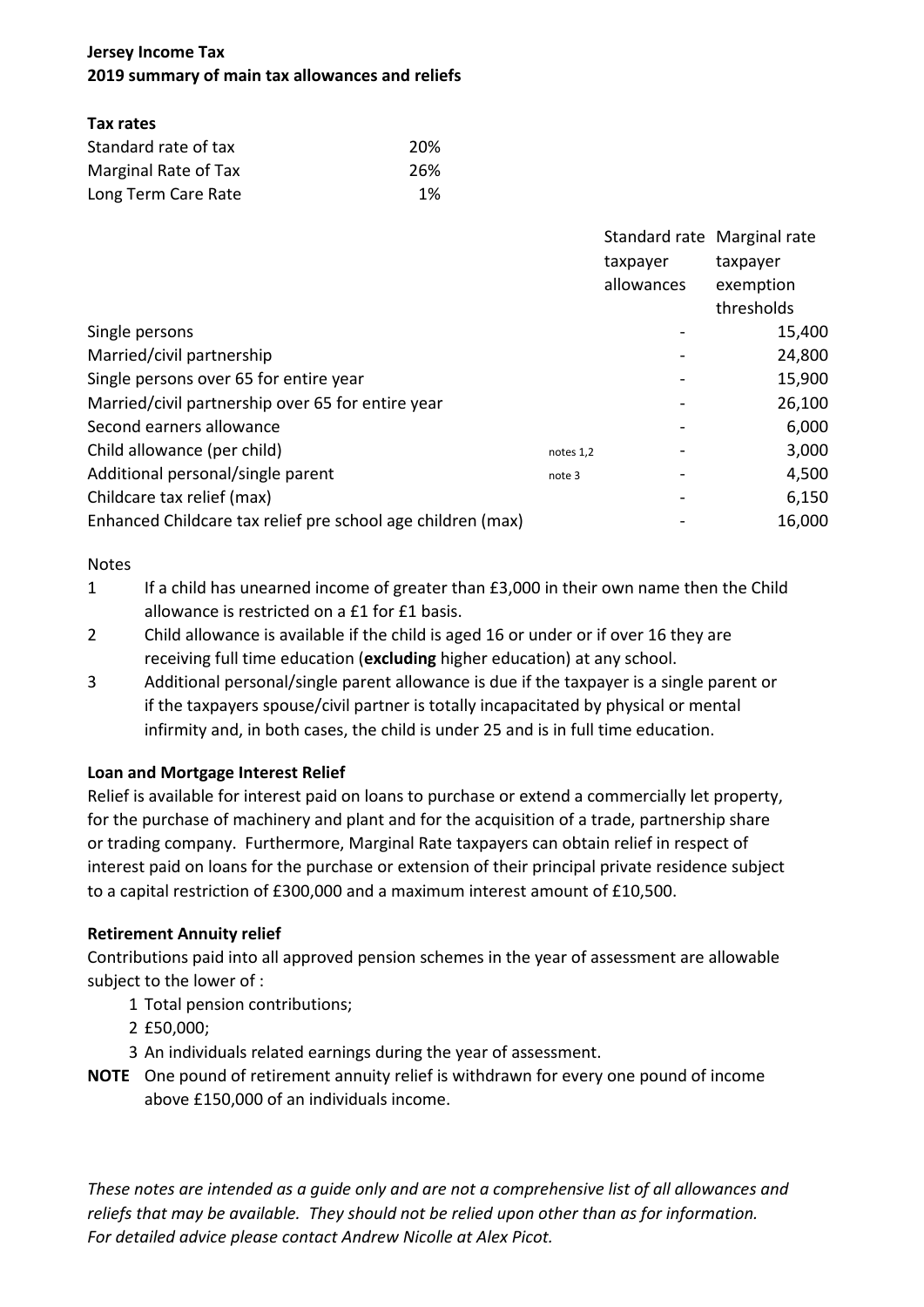## **Jersey Income Tax Changes introduced by the 2019 budget**

## **Exemption thresholds**

Small increase in certain income tax exemption thresholds and tax allowances other than higher child allowance and additional personal allowance which has been removed completely. Standard rate taxpayers now receive no allowances.

### **2019 tax allowances and reliefs**

Higher child allowance no longer available for any taxpayers. Standard rate tax payers no longer receive any allowances.

Maximum mortgage interest relief for marginal rate taxpayers reduced to £10,500.

## **Significant changes introduced by budgets since 2012**

## **2018 budget**

Child allowance and additional personal allowance no longer available for standard rate taxpayers.

Maximum mortgage interest relief for marginal rate taxpayers reduced to £12,000.

### **2017 budget**

Maximum mortgage interest relief for marginal rate taxpayers reduced to £13,500.

Enhanced child care relief for pre school children increased to £16,000.

### **2016 budget**

Enhanced child care relief for pre school children increased to £14,000.

Benefits in kind exemption reduced from £1,000 to £250.

Tax relief for people not resident in Jersey who are in receipt of income from Jersey removed.

Statement made that mortgage interest relief is to be phased out over 10 years starting in 2017.

Statement made that 10% pension relief granted to standard rate tax payers in receipt of pensions from certain overseas jurisdictions to cease from 2017.

£1,000 per child and £1,5000 respectively for standard rate taxpayers. Also confirmed that these allowances are to be phased out over time.

*These notes are intended as a guide only and are not a comprehensive list of all allowances and reliefs that may be available. They should not be relied upon other than as for information. For detailed advice please contact Andrew Nicolle at Alex Picot.*